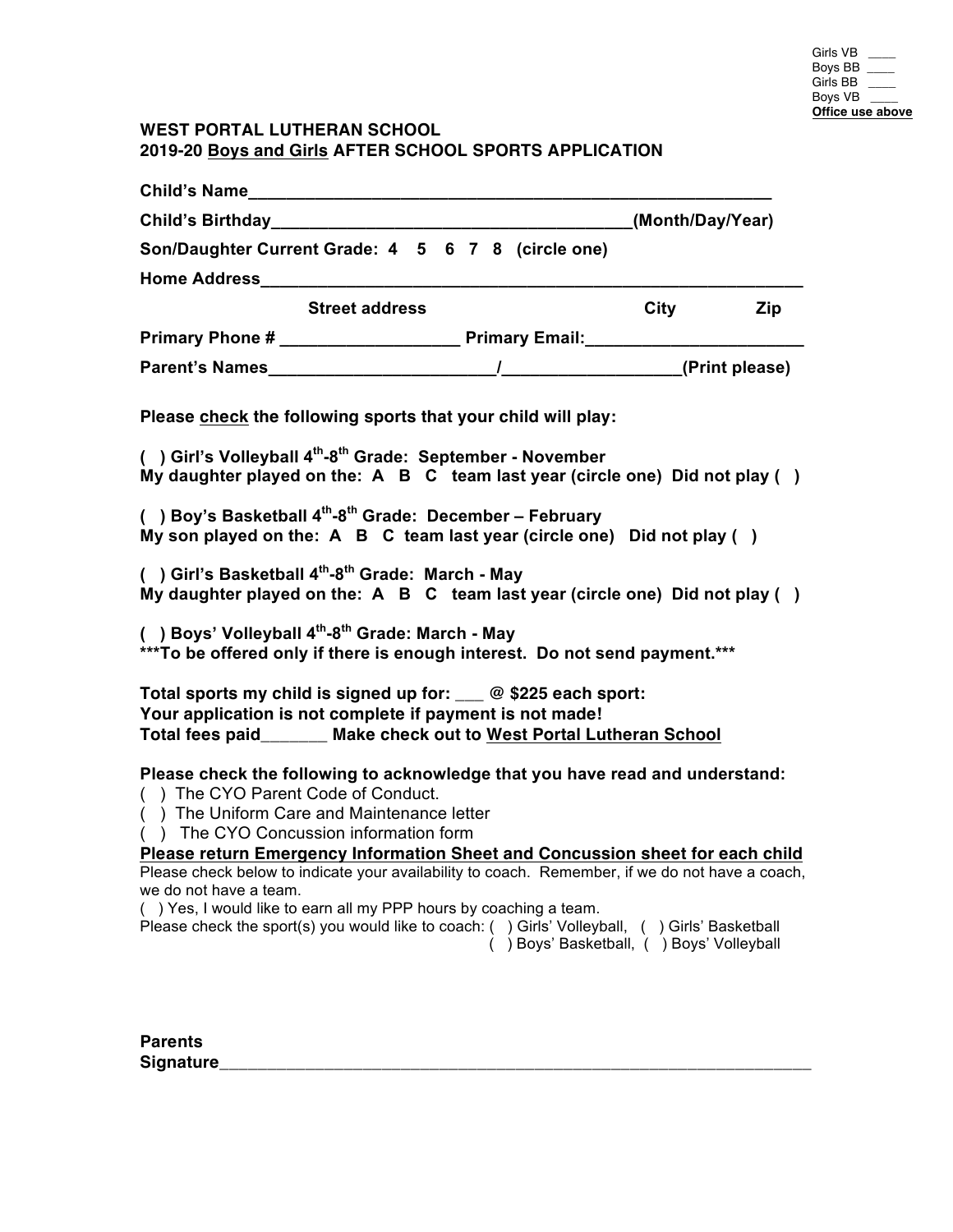### **CYO ATHLETICS PARENT CODE OF CONDUCT** (NATIONAL YOUTH SPORTS SAFETY FOUNDATION)

THE ESSENTIAL ELEMENTS OF CHARACTER-BUILDING AND ETHICS IN SPORT ARE EMBODIED IN THE CONCEPT OF SPORTSMANSHIP AND SIX CORE PRINCIPLES: TRUSTWORTHINESS RESPECT RESPONSIBILITY FAIRNESS CARING GOOD SPORTSMANSHIP

### I THEREFORE AGREE:

1. I will not force my child to participate in sports

2. I will remember that **children participate to have fun** and that **the game is for youth, not adults**.

3. I will inform the coach of any physical disabilities or ailment that may affect the safety of my child or the safety of others.

4. **I will learn the rules of the game and the policies of the league**.

5. I (and my guests) will be a positive role model for my child and encourage sportsmanship by showing respect and courtesy, and by demonstrating positive support for all players, coaches, officials and spectators at every game, practice or other sporting event.

6. **I (and my guests) will not engage in any kind of unsportsmanlike conduct with any official, coach, player or parent such as booing and taunting; refusing to shake hands; or using profane language or gestures.**

7. I will not encourage any behaviors or practices that would endanger the health and well-being of the athletes.

8. I will teach my child to play by the rules and to resolve conflicts without resorting to hostility or violence.

9. I will demand that my child treat other players, coaches, officials and spectators with respect regardless of race, creed, color, sex or ability.

10. **I will teach my child that doing one's best is more important than winning**, so that my child will never feel defeated by the outcome of a game or his/her performance.

11. I will praise my child for competing fairly and trying hard, and make my child feel like a winner every time.

### 12. **I will never ridicule or yell at my child or other participant for making a mistake or losing a competition.**

13. I will emphasize skill development and practices and how they benefit my child over winning.

14. I will promote the emotional and physical well-being of the athletes ahead of any personal desire I may have for my child to win.

15. I will respect the officials and their authority before, during and after games and will never question, discuss, or confront officials and/or coaches at the game field or gym. **If I have a concern, I will take time to speak with my child's coach at an agreed upon time and place.** I will **contact my child's athletic director** regarding my concerns.

16. I will demand a sports environment for my child that is free from drugs, tobacco and alcohol and I will refrain from their use at all sports events.

17. **I will refrain from coaching my child or other players during games and practices, unless I am one of the official coaches of the team.**

I ALSO AGREE THAT IF I FAIL TO ABIDE BY THE AFOREMENTIONED RULES AND GUIDELINES, I WILL BE SUBJECT TO DISCIPLINARY ACTION THAT COULD INCLUDE, BUT IS NOT LIMITED TO THE FOLLOWING:

- 1. Verbal warning by official, head coach, gym director, board member and/or CYO Director of Athletics.
- 2. Written warning.
- 3. Parental game(s) suspension with written documentation of the incident kept on file in the CYO Office.
- 4. Game forfeiture through the official, sport chairperson and/or Director of Athletics
- 5. Parental season suspension.

**I UNDERSTAND IF I AM REMOVED FROM A GAME FOR UNSPORTSMANLIKE CONDUCT I WILL BE AUTOMATICALLY SUSPENDED FOR THE REMAINDER OF THE SEASON, PLAYOFFS AND CHAMPIONSHIPS. REFUSAL TO LEAVE WILL RESULT IN FORFEITURE OF THE GAME.**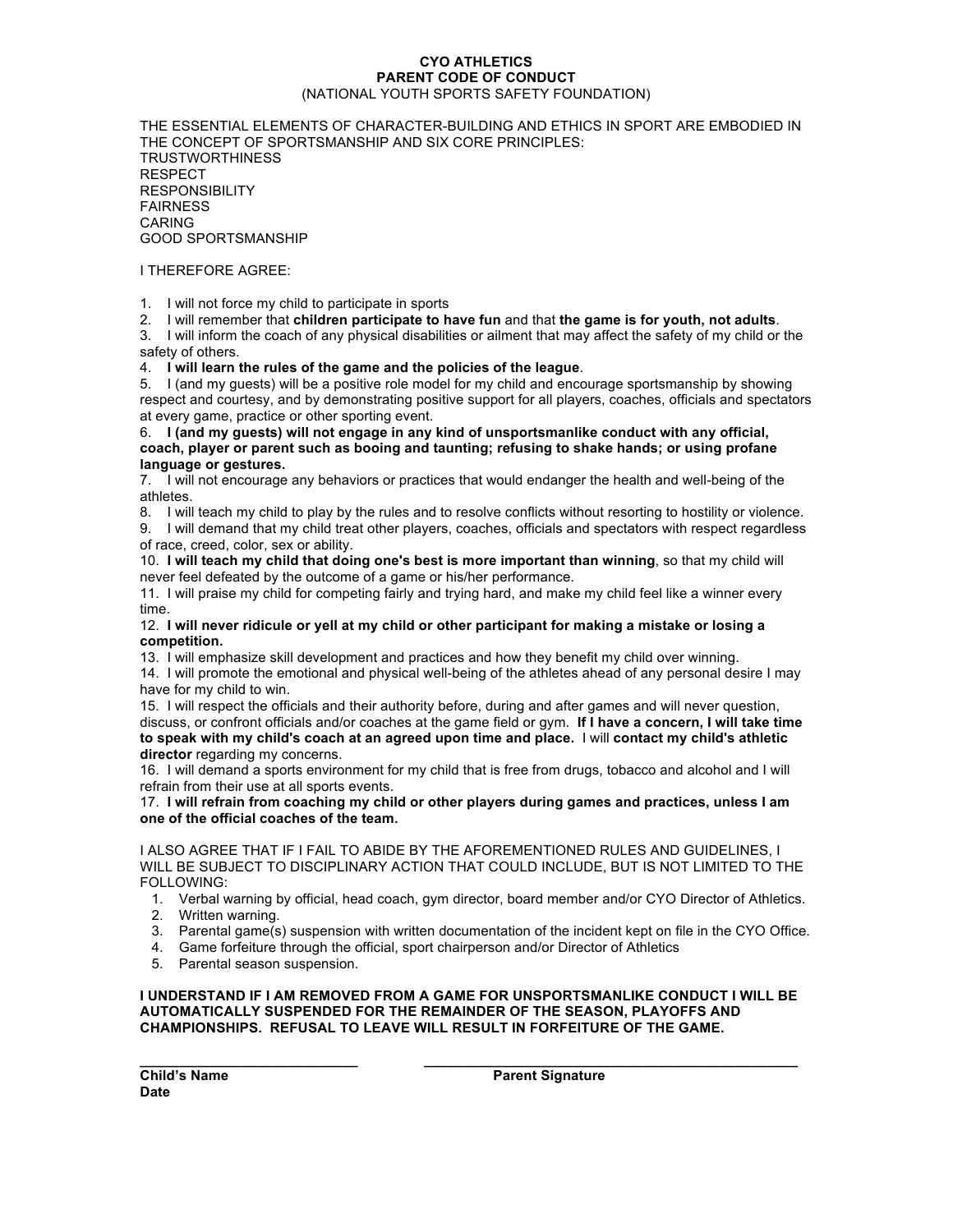#### West Portal Lutheran School After-School Sports Program **Emergency Information Sheet – 2018-19** (Please print neatly)

| Last Name of Child     | First |              | Date of Birth  |
|------------------------|-------|--------------|----------------|
| Address                | City  | Zip Code     | Home Phone #   |
| Father's Name/Guardian |       | Work Phone # | Cell Phone #   |
| Mother's Name/Guardian |       | Work Phone # | Cell Phone $#$ |

In the event of apparent serious illness, accident or natural disaster, when I cannot be reached, I wish one of the following to be notified by telephone. They are authorized to act in my absence, and will be informed that their names have been used on this sheet. Please do not list mother, father or guardian in spaces below: It must be SOMEONE NEARBY who can be reached quickly. If need warrants, we of the coaching staff of West Portal Lutheran School will call 911 and seek medical help if a parent cannot be reached.

| NAME:                 | PHONE # |
|-----------------------|---------|
| ADDRESS:              |         |
| 2. NAME:              | PHONE#  |
| ADDRESS:              |         |
|                       |         |
| <b>FAMILY DOCTOR</b>  | PHONE#  |
| <b>FAMILY DENTIST</b> | PHONE#  |

### **MEDICAL INFORMATION OR CONDITIONS**

We will assume that you, the parent or guardian will pick up your child. However, if your child will be picked up by anyone other than a parent or guardian, please give us the name(s) of that person and his/her relationship.

The following people are authorized to pick up my child. Please instruct these people to have a photo ID available upon request.

| Child's name                                                | Grade/A, B or C team $/$     |
|-------------------------------------------------------------|------------------------------|
| <u> 1989 - Andrea Station, amerikansk politik (d. 1989)</u> |                              |
| <b>Authorized Person</b>                                    | <b>Relationship to Child</b> |
|                                                             |                              |
| $\overline{2}$                                              | $\overline{2}$               |
|                                                             |                              |
| 3.                                                          | 3.                           |
|                                                             |                              |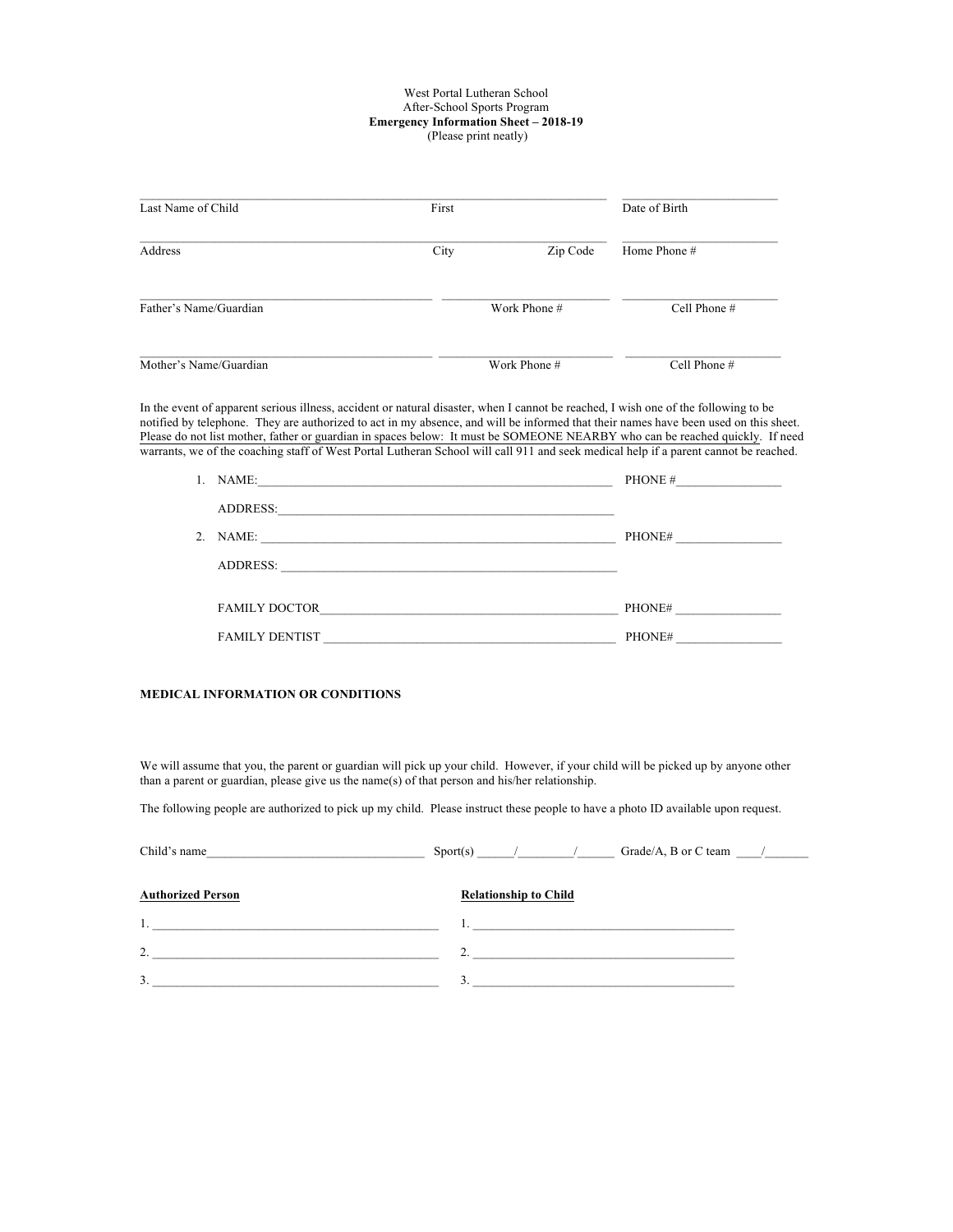# Uniform Care and Maintenance of NBN Garments

To enhance the appearance of your team and extend the life of your garments, NBN Sports recommends the following cleaning and maintenance procedures.

> DO NOT DRY CLEAN YOUR UNIFORM WASH IN WARM OR HOT WATER DO NOT USE CHLORINE BLEACH DO NOT DRY ON HIGH HEAT DO NOT USE FABRIC SOFTENERS DO NOT STORE OR LET SOILED UNIFORMS SET IN LAUNDRY BAG DO NOT SOAK NYLON OR SPANDEX GARMENTS DO NOT **OVERLOAD MACHINE**

# **Laundry Preparation**:

 Prior to laundering a load of new uniforms, a sample uniform should be washed according to label instructions

For best results, launder uniforms IMMEDIATELY after wearing

 If garments cannot be cleaned promptly, place individually on rust-proof hangers or hooks since perspiration fading may occur if garments are left in a pile or laundry bag

 Garments should be inspected for tears, snags, etc. prior to washing so repairs can be made to prevent further damage

All contrast color items (belts, etc) should be removed and washed separately

# **Soaking:**

 Soak heavily soiled garments in cold water with a protein release agent for a maximum of 45 minutes

Garments should be washed in a normal cycle immediately after soaking

### **Washing:**

Do not wash whites and colors together

Wash and rinse all garments in cold water

 A mild detergent (pH under 10.0) are recommended, i.e., Ultra Tide, Liquid Tide, Cheer w/colorguard

 Maintain a high water level in the washing machine to minimize mechanical action. Only if uniforms are heavily soiled should the water level be low to increase mechanical action

 To minimize lint attraction and spark discharge, use an anti-static agent, especially on tumble dried garments

 Remove garments from machine immediately after washing. This will help avoid color bleeding

### **Bleach:**

 Do not use a chlorine bleach as it fades and weakens some material Do not bleach any garment that contains Spandex, or carries braid trim or embroidery A light application of an oxygen-based bleach is required to clean all white garments

# **Drying:**

Line drying is recommended

Be sure garments are completely dry before storing

 For best results, garments (Spandex) should drip dry. If a commercial dryer is used temperature settings should be set at COOL or AIR DRY

# **COMMUNICATE THE ABOVE CARE INSTRUCTIONS TO ANY OUTSIDE PARTIES THAT MAY HANDLE OR LAUNDER YOUR UNIFORMS. NBN SPORTS WILL NOT BE RESPONSIBLE FOR GARMENTS DAMAGED DUE TO IMPROPER CARE OR WASHING METHODS**